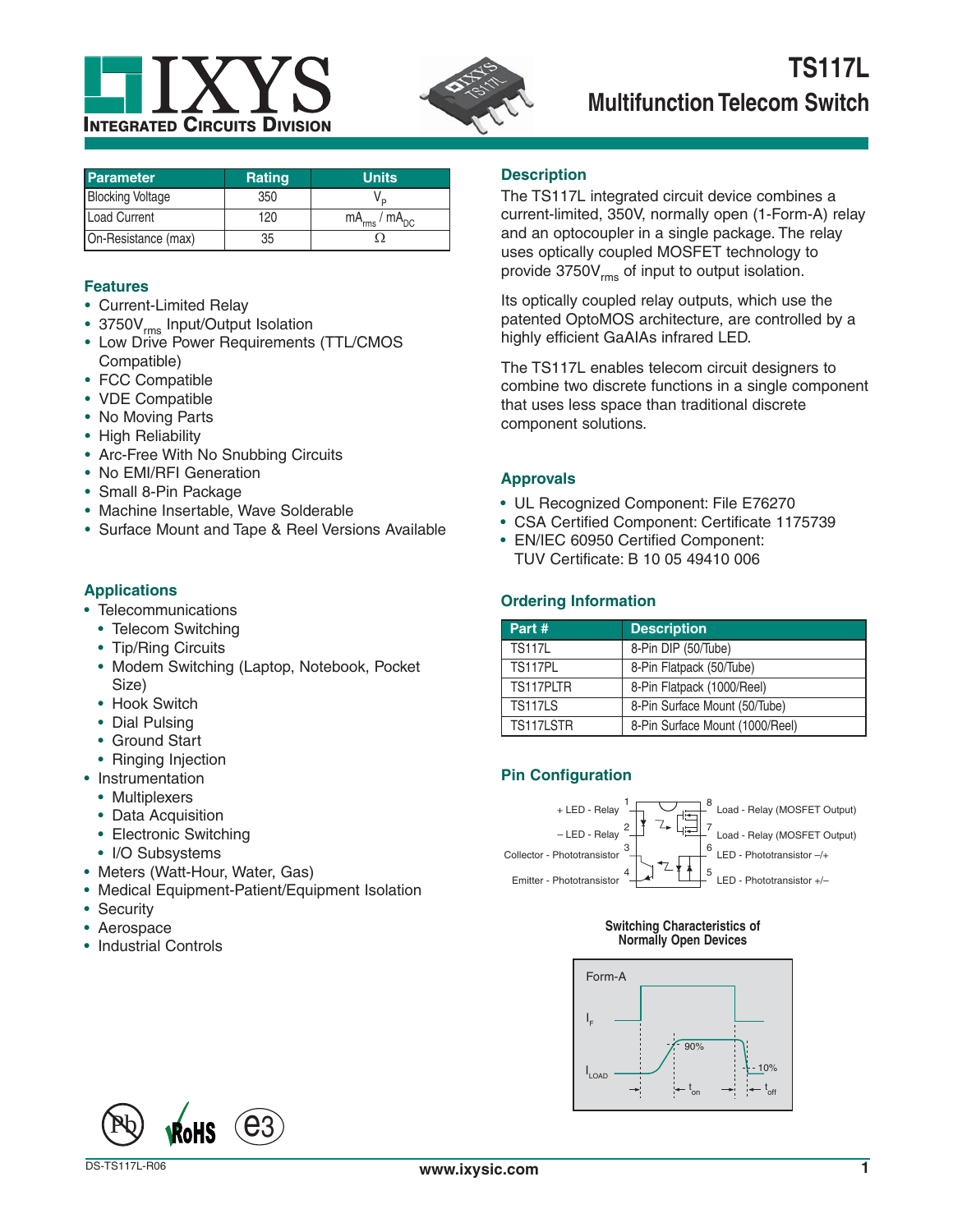

# **Absolute Maximum Ratings @ 25ºC**

| <b>Parameter</b>                     | <b>Ratings</b>  | <b>Units</b>  |
|--------------------------------------|-----------------|---------------|
| <b>Blocking Voltage</b>              | 350             | V,            |
| Input Power Dissipation <sup>1</sup> | 150             | mW            |
| Input Control Current, Relay         | 50              | mA            |
| Peak (10ms)                          |                 | A             |
| Reverse Input Voltage                | 5               | V             |
| Input Control Current, Detector      | 100             | mA            |
| Total Power Dissipation <sup>2</sup> | 800             | mW            |
| Isolation Voltage, Input to Output   | 3750            | $V_{\rm rms}$ |
| <b>Operational Temperature</b>       | $-40$ to $+85$  | °C            |
| Storage Temperature                  | $-40$ to $+125$ | °C            |

*Absolute Maximum Ratings are stress ratings. Stresses in excess of these ratings can cause permanent damage to the device. Functional operation of the device at conditions beyond those indicated in the operational sections of this data sheet is not implied.*

1 Derate linearly 1.33 mW / ºC

2 Derate linearly 6.67 mW / ºC

# **Electrical Characteristics @25ºC: Relay Section**

| <b>Parameter</b>                    | <b>Conditions</b>      | <b>Symbol</b> | <b>Min</b>               | <b>Typ</b>               | <b>Max</b>     | <b>Units</b>           |
|-------------------------------------|------------------------|---------------|--------------------------|--------------------------|----------------|------------------------|
| <b>Output Characteristics</b>       |                        |               |                          |                          |                |                        |
| Load Current, Continuous            | ٠                      |               | $\blacksquare$           | $\blacksquare$           | 120            | $mA_{rms}$ / $mA_{DC}$ |
| <b>Load Current Limit</b>           | ٠                      | $L_{CL}$      | 130                      | 170                      | 210            | mA                     |
| On-Resistance                       | $I_1 = 120mA$          | $R_{ON}$      |                          | 30                       | 35             | $\Omega$               |
| Off-State Leakage Current           | $V_1 = 350V$           | LEAK          | $\blacksquare$           | ٠                        |                | μA                     |
| <b>Switching Speeds</b>             |                        |               |                          |                          |                |                        |
| Turn-On                             | $I_F = 5mA, V_1 = 10V$ | $L_{on}$      |                          | ٠                        | 3              | ms                     |
| Turn-Off                            |                        | $L_{off}$     | $\overline{\phantom{a}}$ | $\overline{\phantom{0}}$ | 3              | ms                     |
| Output Capacitance                  | $V_1 = 50V$ , f=1MHz   | $C_{OUT}$     |                          | 25                       |                | pF                     |
| <b>Input Characteristics</b>        |                        |               |                          |                          |                |                        |
| Input Control Current to Activate   | $=120mA$               | ١F            | $\overline{\phantom{a}}$ | ٠                        | $\overline{c}$ | mA                     |
| Input Control Current to Deactivate | ٠                      | ١F            | 0.4                      | 0.7                      | ٠              | mA                     |
| Input Voltage Drop                  | $I_c = 5mA$            | $V_F$         | 0.9                      | 1.2                      | 1.4            | V                      |
| Reverse Input Current               | $V_{\rm p} = 5V$       | ΙŖ.           | $\blacksquare$           | $\overline{a}$           | 10             | μA                     |
| <b>Common Characteristics</b>       |                        |               |                          |                          |                |                        |
| Input to Output Capacitance         | ٠                      | $C_{1/0}$     | $\blacksquare$           | 3                        |                | pF                     |

# **Electrical Characteristics @25ºC: Detector Section**

| <b>Parameter</b>                     | <b>Conditions</b>                 | <b>Symbol</b>     | <b>Min</b>     | Typ           | <b>Max</b> | <b>Units</b>  |
|--------------------------------------|-----------------------------------|-------------------|----------------|---------------|------------|---------------|
| <b>Output Characteristics</b>        |                                   |                   |                |               |            |               |
| Phototransistor Blocking Voltage     | $I_c = 10 \mu A$                  | BV <sub>CEO</sub> | 20             | 50            | ٠          | V             |
| Phototransistor Dark Current         | $V_{CF}$ =5V, I <sub>F</sub> =0mA | <sup>I</sup> CEO  | $\blacksquare$ | 50            | 500        | nA            |
| <b>Saturation Voltage</b>            | $I_c = 2mA$ , $I_F = 16mA$        | $V_{\text{SAT}}$  |                | 0.3           | 0.5        | V             |
| <b>Current Transfer Ratio</b>        | $I_F$ =6mA, $V_{CF}$ =0.5V        | <b>CTR</b>        | 33             | 100           | ٠          | $\%$          |
| <b>Input Characteristics</b>         |                                   |                   |                |               |            |               |
| Input Control Current                | $I_{C}$ =2mA, $V_{CF}$ =0.5V      | Ιç                | $\blacksquare$ | $\mathcal{P}$ | 6          | mA            |
| Input Voltage Drop                   | $I_c = 5mA$                       | $V_F$             | 0.9            | 1.2           | 1.4        | V             |
| Input Current (Detector Must be Off) | $I_{C} = 1 \mu A$ , $V_{CF} = 5V$ | ١p.               | 5              | 25            | ٠          | μA            |
| Isolation, Input to Output           |                                   | $V_{\nu 0}$       | 3750           |               | ۰          | $V_{\rm rms}$ |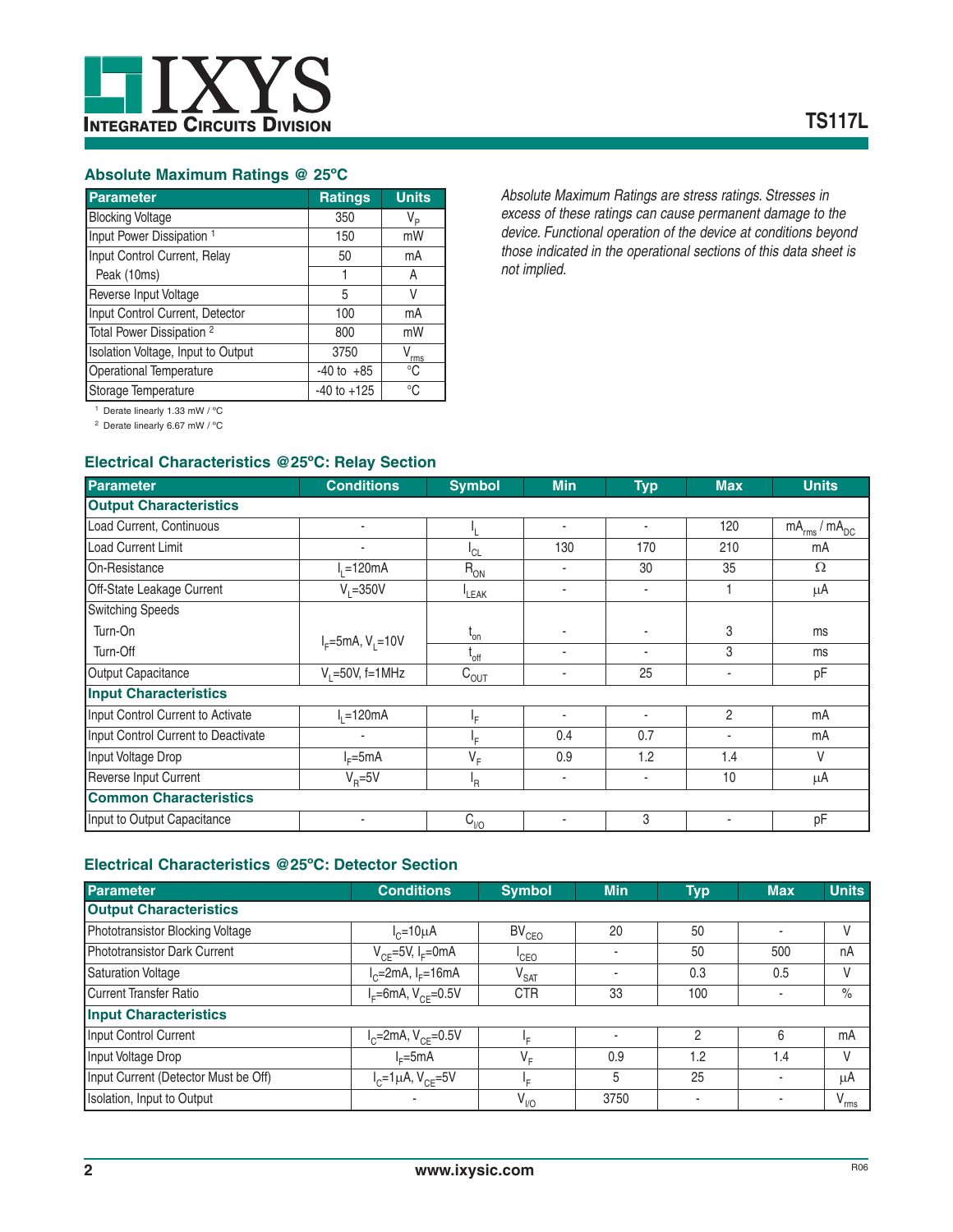

# **RELAY PERFORMANCE DATA @25ºC (Unless Otherwise Noted)\***









**Typical I<sub>F</sub> for Switch Dropout**  $(N=50, I_{\text{I}}=120mA_{\text{nc}})$ 25 20 15 10 5

0 0.45 0.75 1.05 1.35 1.65 1.95 2.25 **LED Current (mA)**

**Typical On-Resistance Distribution**  $(N=50, I<sub>F</sub>=2mA, I<sub>F</sub>=120mA<sub>pc</sub>)$ 





**Blocking Voltage (V<sub>p</sub>)** 



\* The Performance data shown in the graphs above is typical of device performance. For guaranteed parameters not indicated in the written specifications, please contact our application department.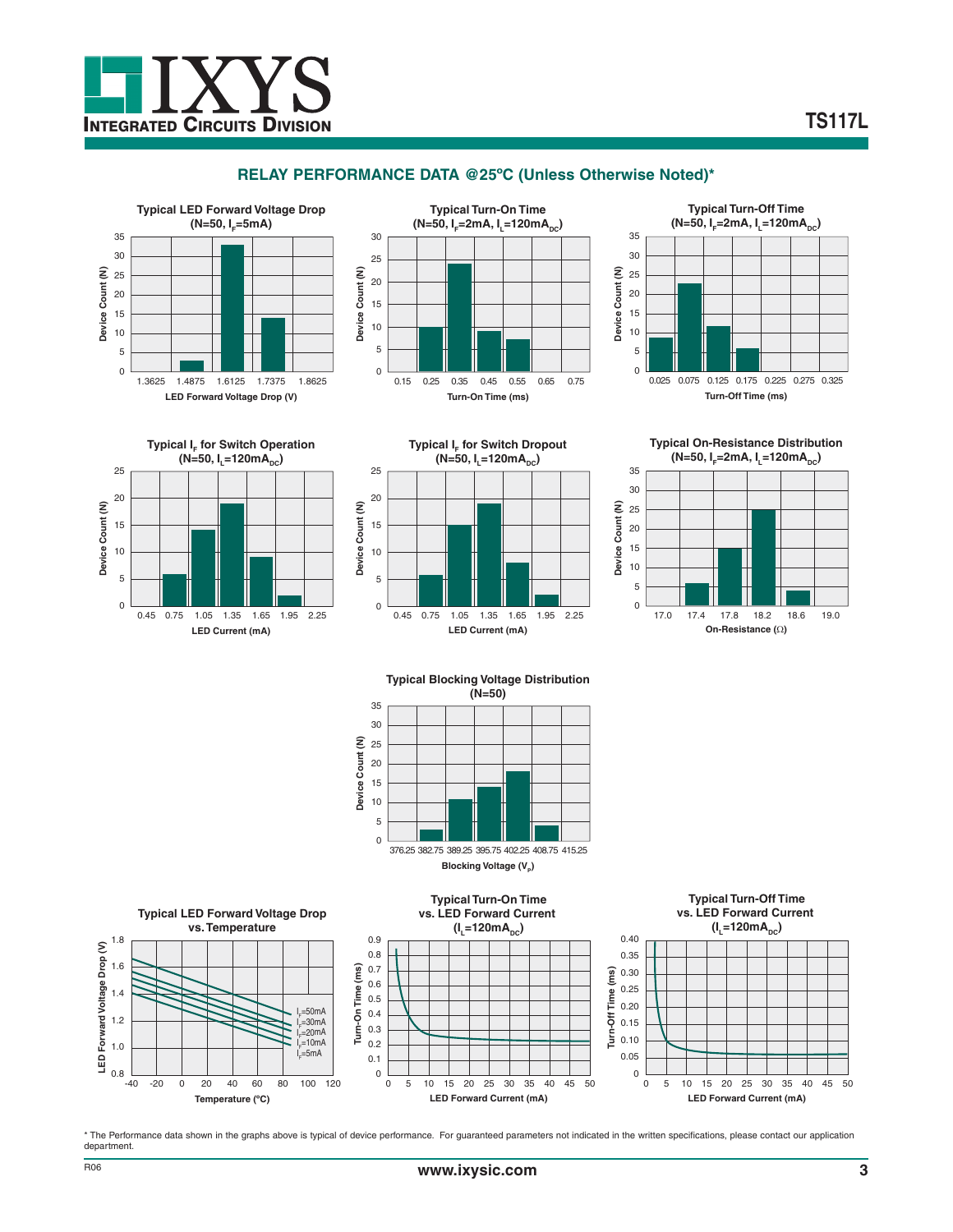

#### **RELAY PERFORMANCE DATA @25ºC (Unless Otherwise Noted)\***

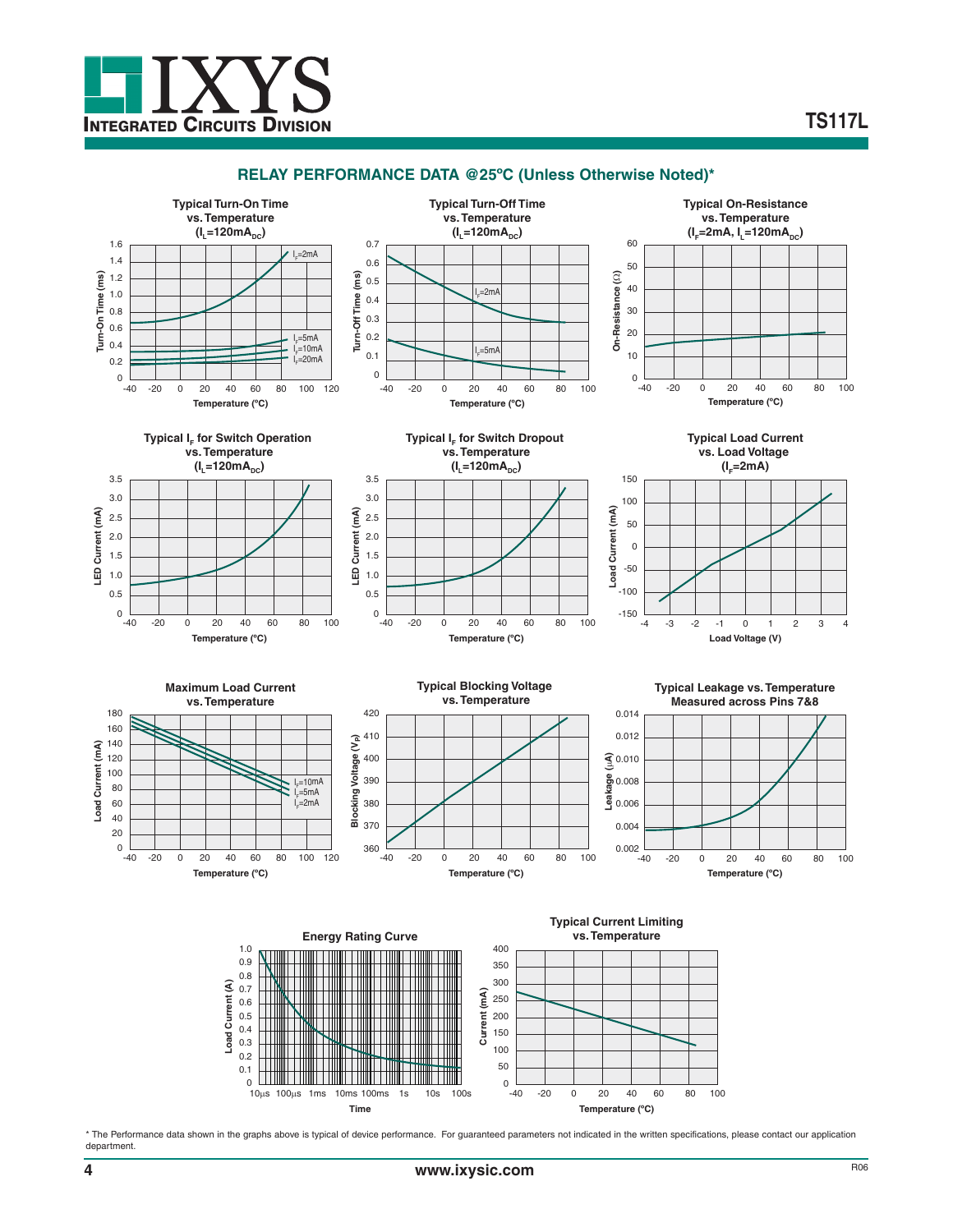

# **DETECTOR PERFORMANCE DATA @25ºC (Unless Otherwise Noted)\***



\* The Performance data shown in the graphs above is typical of device performance. For guaranteed parameters not indicated in the written specifications, please contact our application department.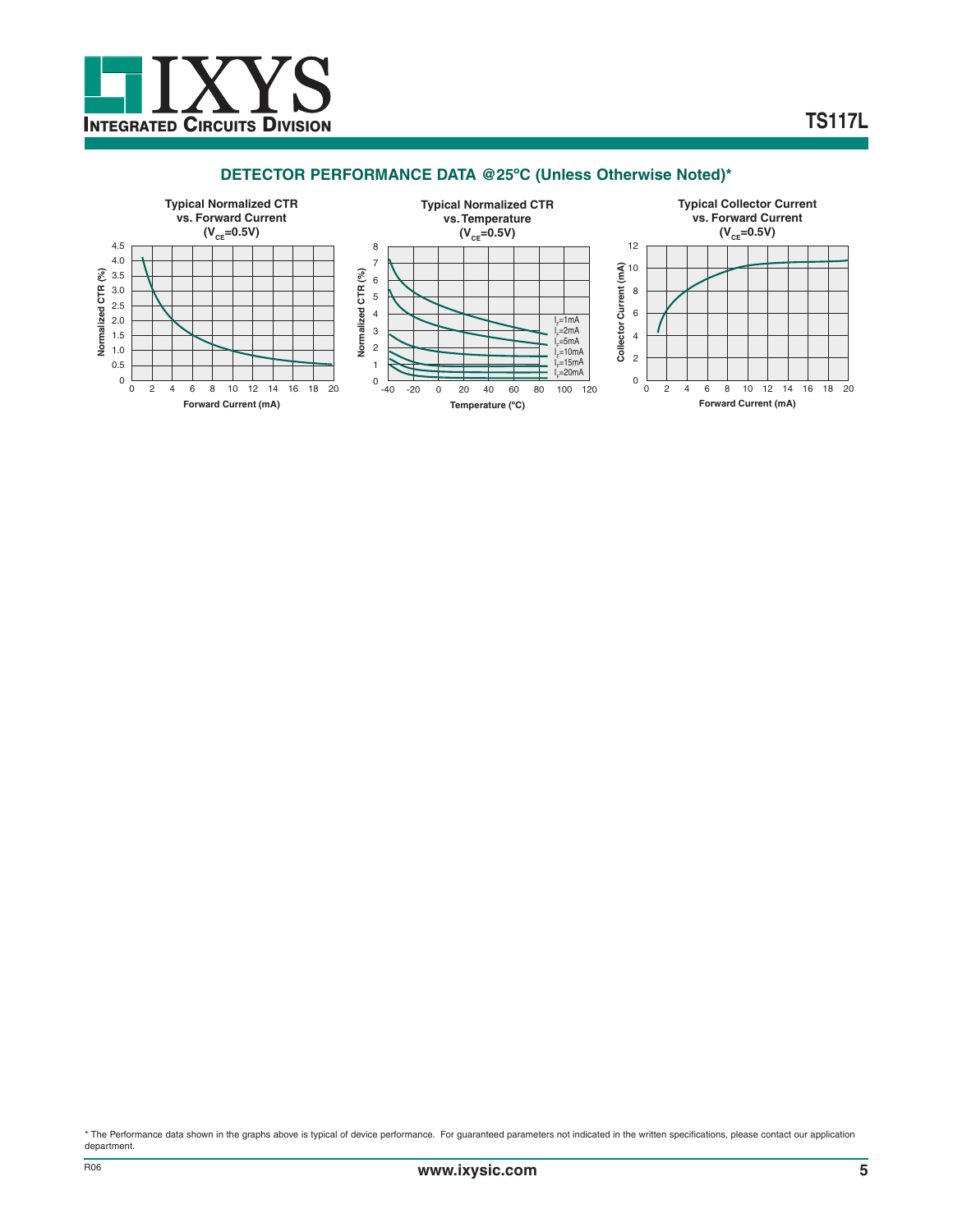

# **Manufacturing Information**

#### **Moisture Sensitivity**

All plastic encapsulated semiconductor packages are susceptible to moisture ingression. IXYS Integrated Circuits Division classified all of its plastic encapsulated devices for moisture sensitivity according to the latest version of the joint industry standard, **IPC/JEDEC J-STD-020**, in force at the time of product evaluation. We test all of our products to the maximum conditions set forth in the standard, and guarantee proper operation of our devices when handled according to the limitations and information in that standard as well as to any limitations set forth in the information or standards referenced below.

Failure to adhere to the warnings or limitations as established by the listed specifications could result in reduced product performance, reduction of operable life, and/or reduction of overall reliability.

This product carries a **Moisture Sensitivity Level (MSL) rating** as shown below, and should be handled according to the requirements of the latest version of the joint industry standard **IPC/JEDEC J-STD-033**.

| <b>Device</b>          | <b>Moisture Sensitivity Level (MSL) Rating</b> |
|------------------------|------------------------------------------------|
| TS117L/TS117PL/TS117LS | MSL 1                                          |

#### **ESD Sensitivity**



This product is **ESD Sensitive**, and should be handled according to the industry standard **JESD-625**.

#### **Reflow Profile**

This product has a maximum body temperature and time rating as shown below. All other guidelines of **J-STD-020** must be observed.

| <b>Device</b>         | <b>Maximum Temperature x Time</b> |  |  |
|-----------------------|-----------------------------------|--|--|
| <b>TS117L/TS117LS</b> | 250°C for 30 seconds              |  |  |
| TS117PL               | 260°C for 30 seconds              |  |  |

#### **Board Wash**

IXYS Integrated Circuits Division recommends the use of no-clean flux formulations. However, board washing to remove flux residue is acceptable. Since IXYS Integrated Circuits Division employs the use of silicone coating as an optical waveguide in many of its optically isolated products, the use of a short drying bake could be necessary if a wash is used after solder reflow processes. Chlorine- or Fluorine-based solvents or fluxes should not be used. Cleaning methods that employ ultrasonic energy should not be used.

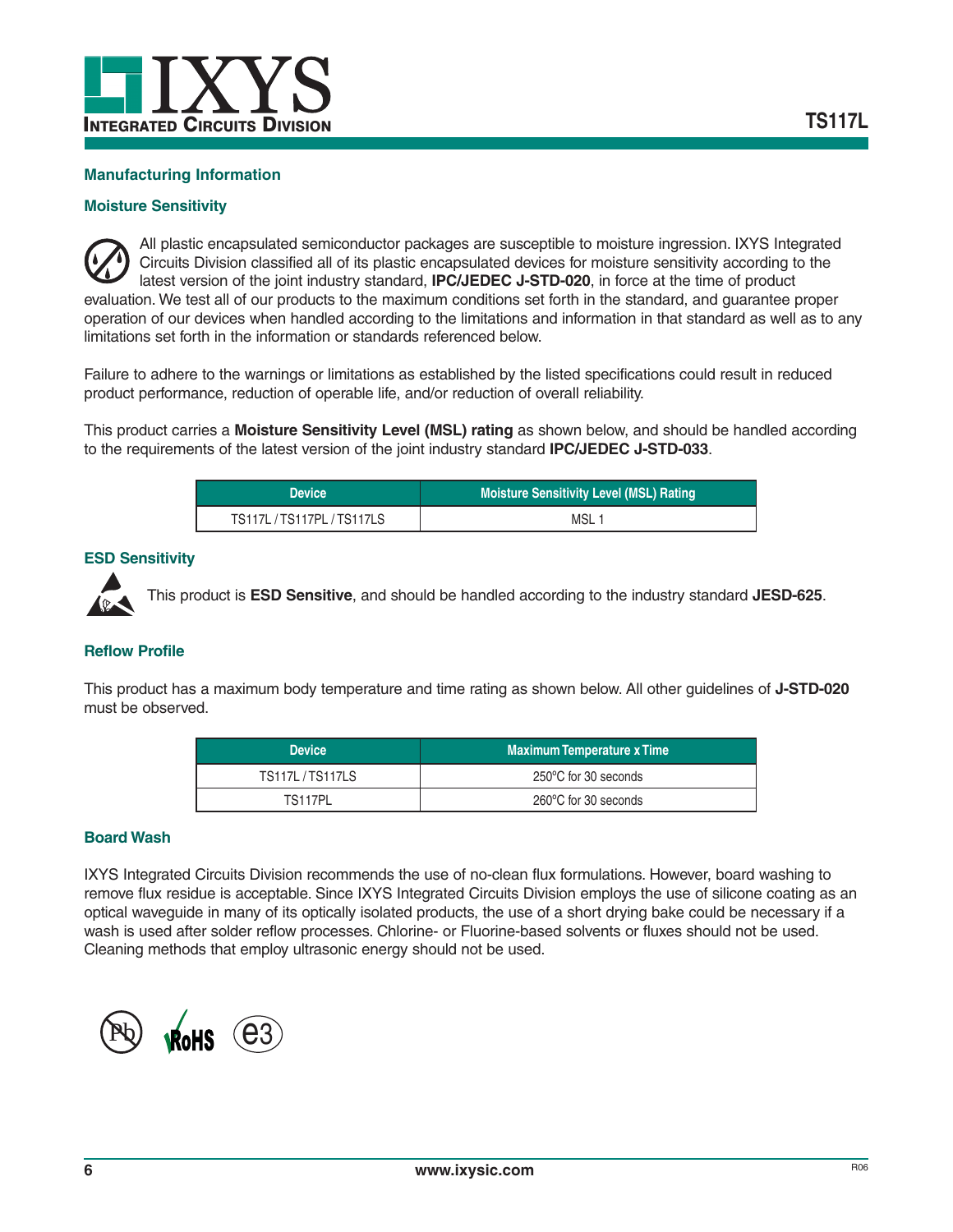

#### **Mechanical Dimensions**